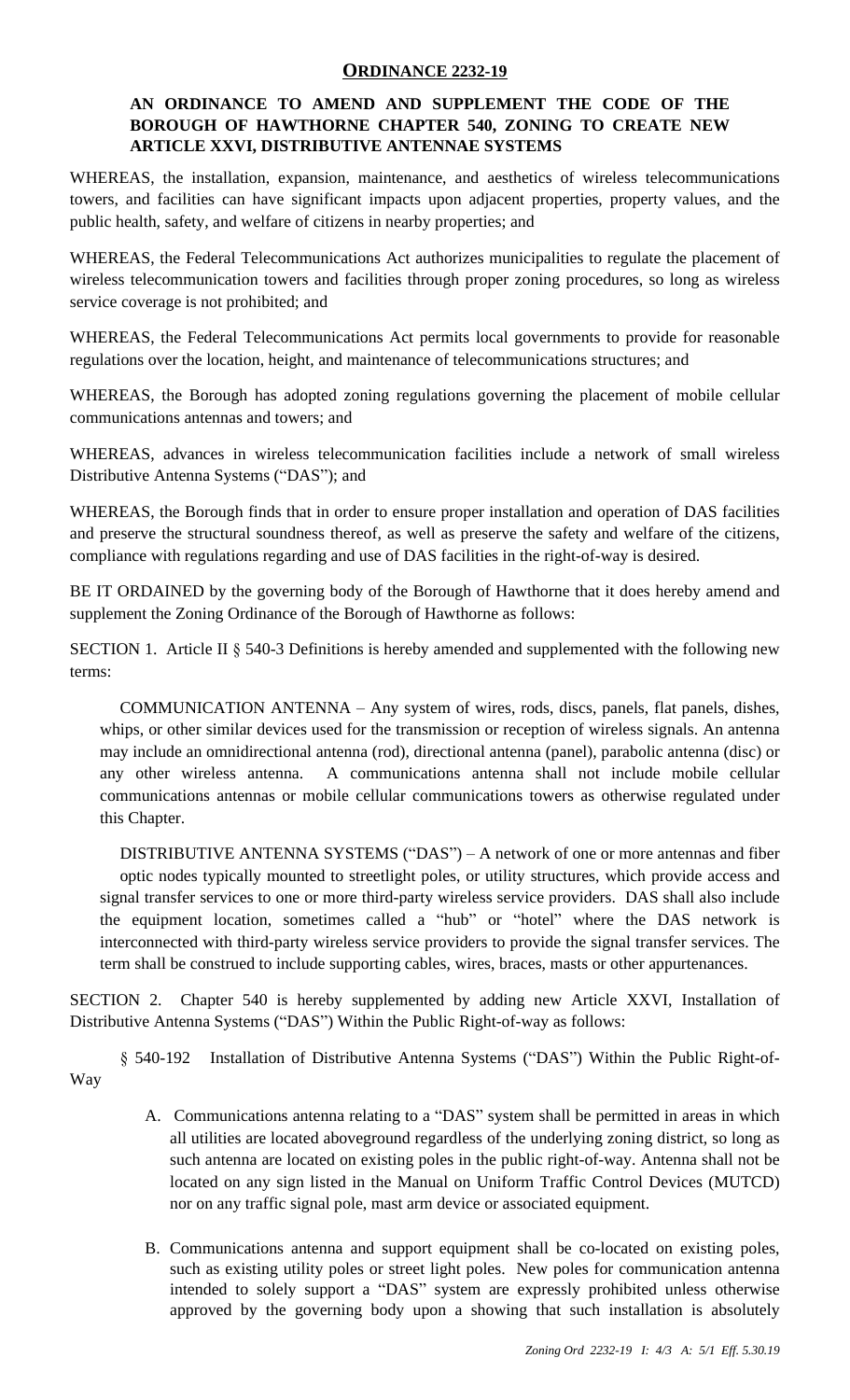necessary and can be accomplished in a manner that is consistent with the following standards:

- (1) Any new DAS pole and its accessory equipment shall be located so as to not cause any physical or visual obstruction to pedestrian or vehicular traffic, or to otherwise create safety hazards to pedestrian or vehicular traffic, or to otherwise inconvenience public use of the right of way as determined by the Borough;
- (2) New DAS poles cannot be located within 1000 feet of another pole either on the same side or across the street from an existing pole used for a DAS system.
- (3) In no case shall a new DAS pole be located within thirty-six (36) inches of the exposed back of the curb or from the edge of pavement or within an easement extending onto privately owned land;
- (4) No new DAS pole shall be located within five (5) feet of a private driveway or in a manner that would otherwise obstruct visibility from a private driveway to the public right of way.
- (5) Any required accessory equipment intended to support the DAS pole shall not be located on the ground but shall be placed within an underground vault or alternatively, be pole mounted. If pole mounted, screening requirements and height and extension from pole limitations cited herein for co-location shall govern.
- (6) Construction of a new pole shall comply with all applicable building and electrical code requirements and shall require a construction permit. Prior to the issuance of a construction permit, the Borough Engineer shall, at the applicant's cost, review and approve the construction drawings in conjunction with the Borough Construction Official.
- (7) Any disturbance to the public right of way as a result of the construction of a new pole shall be restored to its original condition post construction to the satisfaction of the Borough Engineer;
- (8) A DAS pole shall be maintained in good condition and repair by qualified maintenance and constructional personnel at the cost of the responsible party that operates the pole so that the pole shall not endanger the life of any person or any property in the Town.
- (9) Insurance by each owner or operator of a DAS pole shall provide to the Borough a certificate of insurance, in a form acceptable to the Borough Attorney, evidencing general liability coverage in the minimum amount of \$1,000.000 per occurrence and property damage coverage in the minimum amount of \$1,000,000 per occurrence covering the new pole.
- § 540-193 Indemnification, Hold Harmless and Abandonment
	- A. Each owner or operator of a DAS system or pole shall, at its sole cost and expense, indemnify, defend and hold harmless the Borough, its elected and appointed officials, employees and agents, at all times against any and all claims for personal injury, including death, and property damage arising in whole or in part from, caused by or connected with any act or omission of the Person, its officers, agents, employees or contractors arising out of, but not limited to, the construction, installation, operation, maintenance or removal of the DAS system or pole. Each person that owns or operates a DAS system or pole shall defend any actions or proceedings against the Borough in which it is claimed that personal injury, including death, or property damage was caused by the construction, installation, operation maintenance or removal of a DAS system or pole. Such indemnification shall be provided to the Borough prior to the issuance of a construction permit in a form acceptable to the Borough Attorney.
	- B. The removal and replacement of a DAS pole and/or its related equipment for the purposes of upgrading or repairing the pole is permitted, so long as such repair or upgrade does not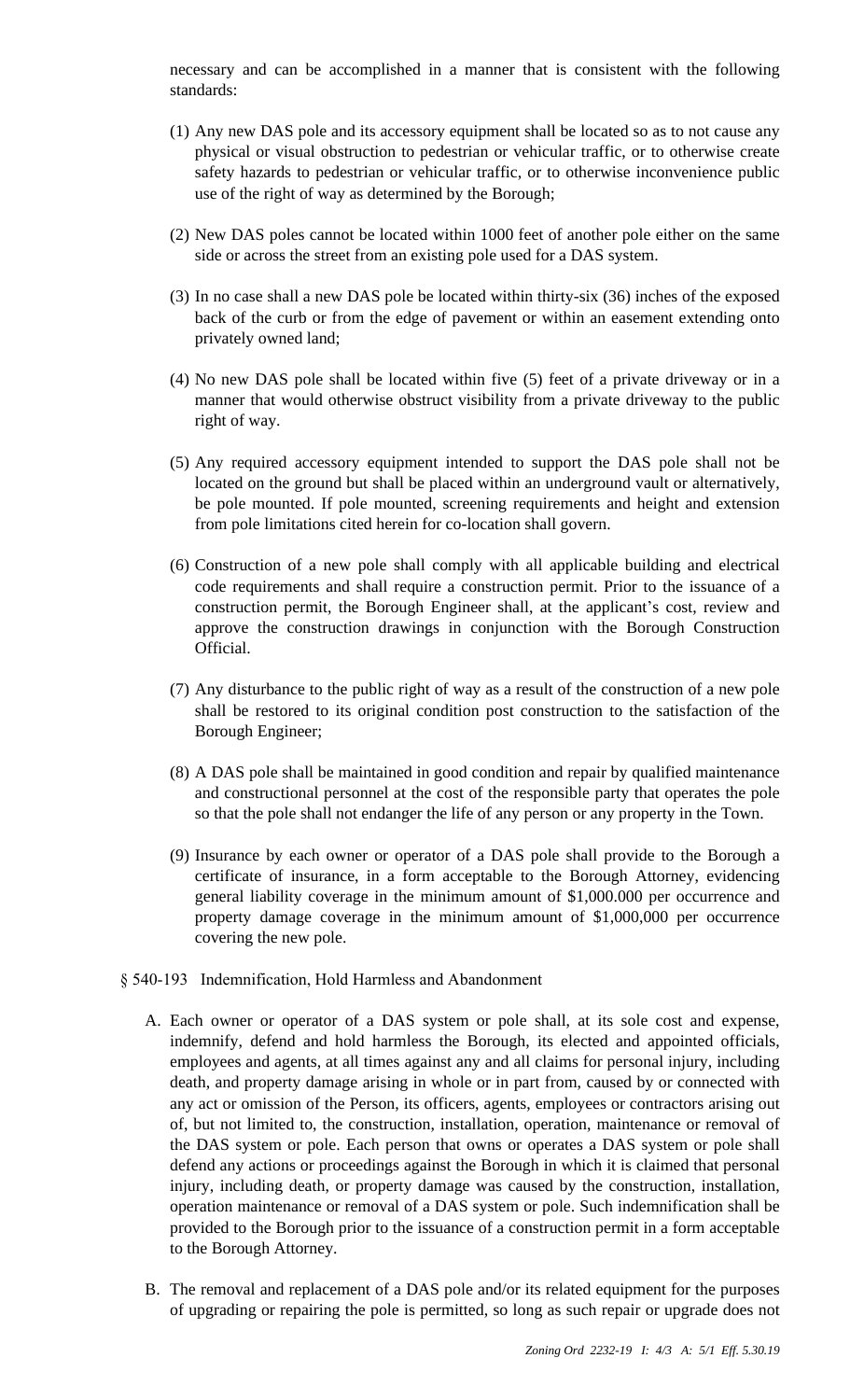increase the overall size, height or design of the originally approved pole. Any modification shall require a new permit and authorization by the Borough.

- C. Should it be the intent of the owner or operator of a DAS pole to abandon the pole and discontinue its use, the owner or operator shall provide written notice to the Borough of its intent to discontinue use and the date when the use shall be discontinued. Unused or abandoned DAS poles shall be removed as follows:
	- (1) All unused or abandoned DAS poles and accessory facilities shall be removed within six (6) months of the cessation of operations at the site unless otherwise extended by the Borough;
	- (2) If the DAS pole and all related facilities are not removed within six (6) months of the cessation of operations at the site, or within any longer period approved by the Borough, the DAS pole and all its related facilities may be removed by the Borough and the cost of removal assessed against the owner of the DAS pole;
	- (3) The Borough may assess appropriate and reasonable permit fees directly related to the Borough's actual costs in reviewing and processing the application for approval as well as related inspection, monitoring and related costs.
	- (4) Prior to the approval of the construction permit for the new DAS pole, the owner or operator of the pole shall provide the Borough financial security sufficient to guarantee the removal of such pole in a form acceptable to the Borough Attorney. Said financial security shall remain in place until the DAS pole is removed.
- § 540-194 Construction and Maintenance
	- A. In accordance with applicable law, the Borough reserves the right to deny an application for a new DAS pole for numerous factors, including but not limited to, visual impact, design, and safety standards.
	- B. Antenna and all support installations for equipment on existing facilities or new poles shall be designed so as to minimize visual impacts as follows:
		- (1) Antenna and all support equipment shall be treated to match the supporting structure. Antenna and accompanying equipment shall be painted, or otherwise coated to be visually compatible with the support structure upon which they are mounted.
		- (2) All equipment shall be compatible in scale and proportion to the structure upon which they are mounted. All equipment used shall utilize the smallest and least intrusive technology available.
		- (3) There shall be no more than one (1) such antenna per pole. One (1) additional antenna may be permitted provided that such antenna can be designed and accommodated on a pole in a manner that complies with the requirements of this section.
		- (4) No antenna shall exceed a height of four (4) feet above the structure upon which they are mounted.
		- (5) Antenna shall not project more than four (4) inches from the pole upon which it is attached.
	- C. Within sixty (60) days following written notice from the Borough, or such longer period as the Borough determines is reasonably necessary or such shorter period in the case of an Emergency, an owner of an antenna in the public right-of-way shall, at its own expense, temporarily or permanently remove, relocate, change or alter the position of any antenna when the Borough, consistent with its authority under the police power and state law, shall have determined that such removal, relocation, change or alteration is reasonably necessary under the following circumstances: